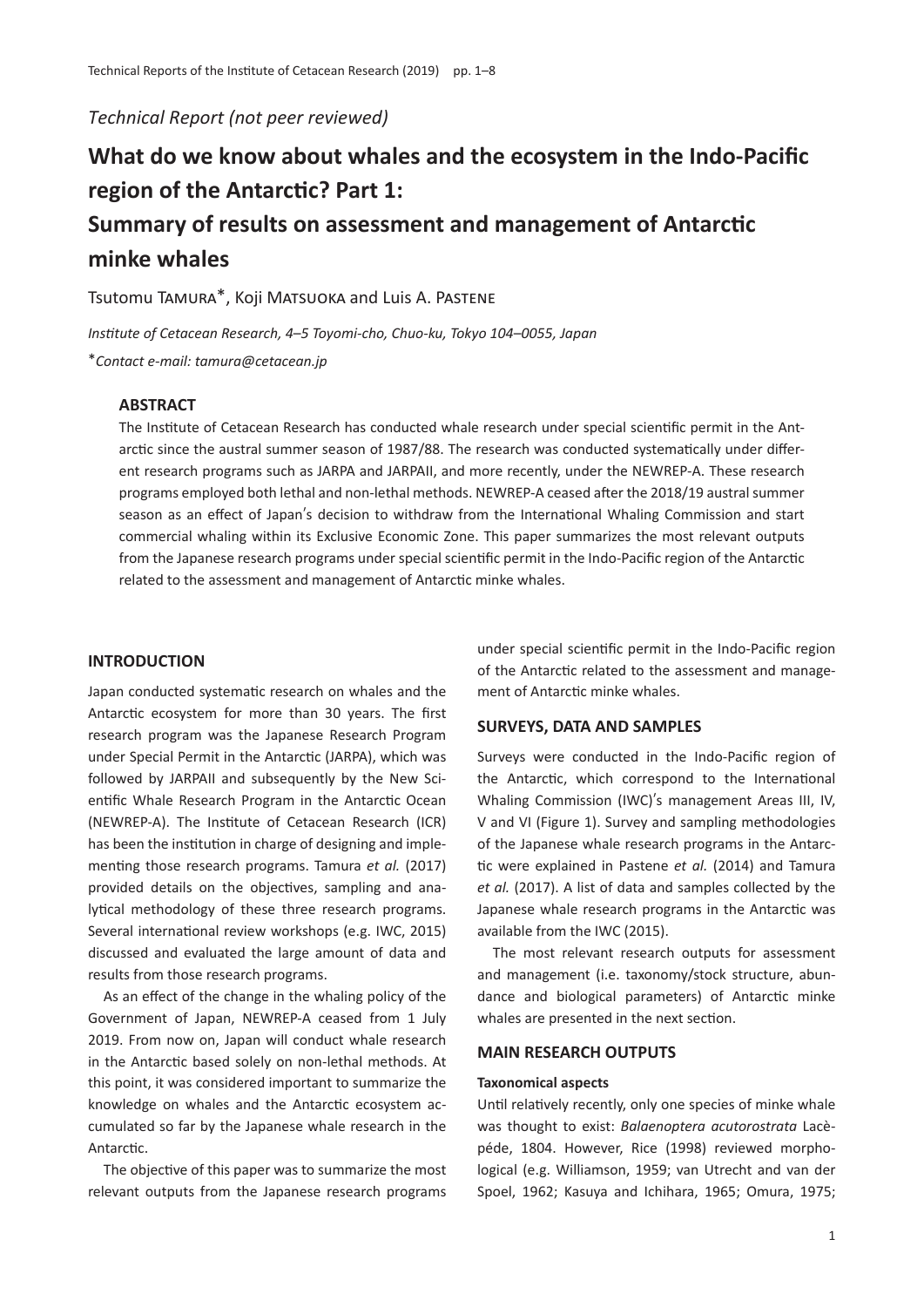

Figure 1. Research area of the JARPA, JARPAII and NEWREP-A in the Indo-Pacific region of the Antarctic.



Figure 2. External appearance of Antarctic minke (above) and dwarf minke (below) whales.

Best, 1985) and genetic (e.g. Wada *et al.*, 1991; Arnason *et al.*, 1993; Pastene *et al.*, 1994) data collected from extant minke whale populations and re-specified two species, the Antarctic minke whale *B. bonaerensis* Burmeister, 1867, which is restricted to the Southern Hemisphere, and the common minke whale *B. acutorostrata* Lacèpéde, 1804, which is distributed globally.

In the Southern Hemisphere the common minke whale is known as ʻdiminutive' or ʻdwarf' minke whale (Best, 1985; Arnold *et al.*, 1987). Currently, the dwarf minke whale is considered an un-named sub-species of *B. acutorostrata*. A large amount of biological and genetic information was obtained from 16 dwarf minke whales caught by earlier JARPA surveys in the Indo-Pacific region of the Antarctic. Earlier genetic analyses based on those samples and mitochondrial DNA (mtDNA) showed that dwarf and North Pacific minke whales were more similar to each other than they were to the Antarctic minke whale (Wada *et al.*, 1991; Pastene *et al.*, 1994).

Kato and Fujise (2000) reported on the morphology, growth and life history of dwarf minke whales based on 16 animals sampled by JARPA in the Indo-Pacific region of the Antarctic. Results of their analyses confirmed several of the morphological and morphometric characters reported previously, and the striking differences with the Antarctic minke whale. The mean body length at physical maturity was estimated at 7.0 m and 6.6 m for females and males, respectively. The age and length at sexual maturity in females was 7–10 years and 6.0–6.5 m, respectively. Furthermore, the authors stated that the conception of the dwarf minke whale is highly concentrated in mid-winter. Some additional morphological and morphometric analyses of minke whales worldwide, including dwarf minke whales, were conducted by Nakamura *et al.* (2014) and Kato *et al.* (2015).

On the basis of the morphological differences documented by Best (1985) and Arnold *et al.* (1987) and genetic differences (Wada *et al.*, 1991) the IWC Scien-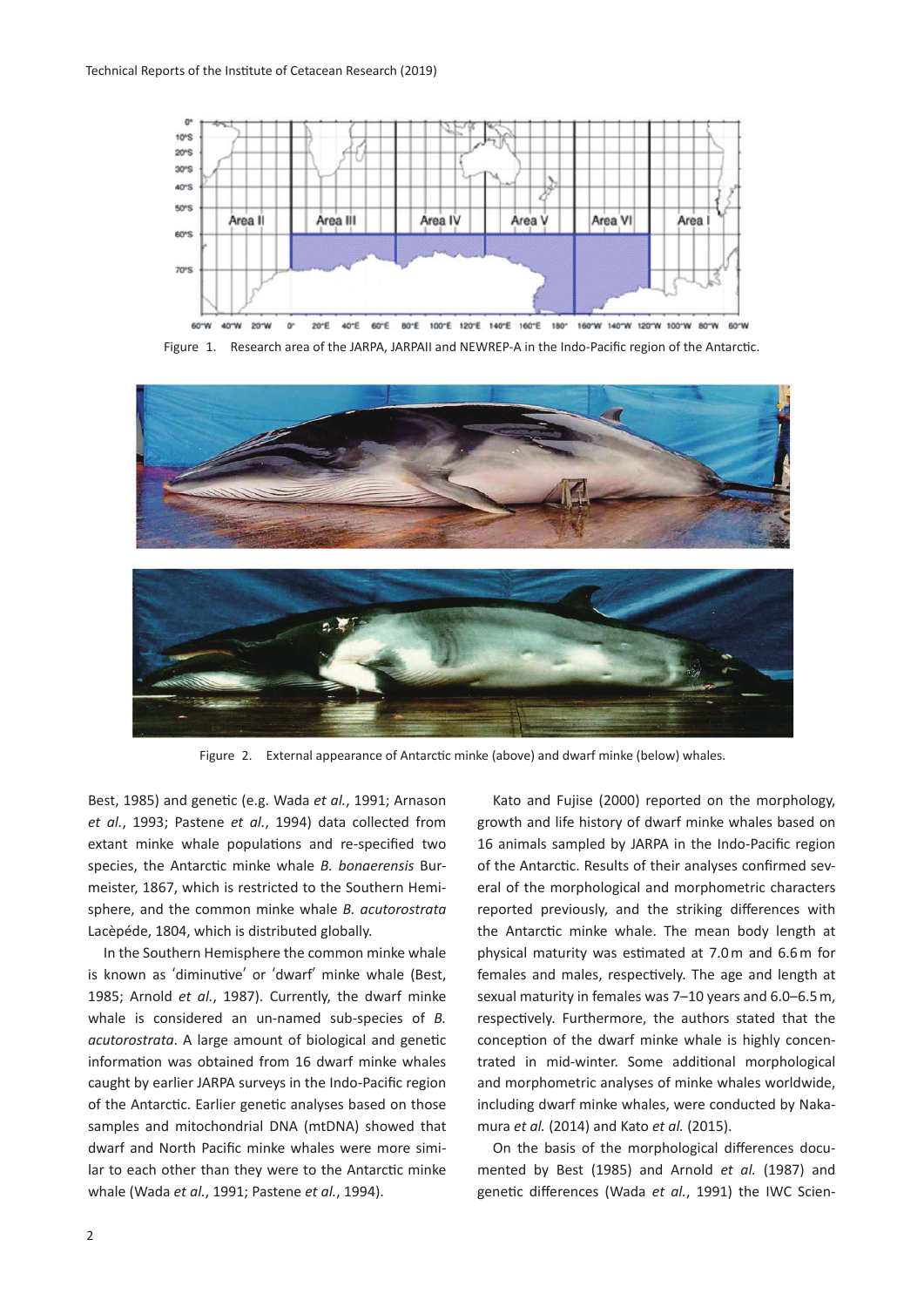tific Committee (IWC SC) recognized the existence of two southern minke whales and agreed that the two minke whales in the Southern Hemisphere should definitively be considered separately for management purposes (IWC, 1991). In 1993, after examining the genetic information provided by Pastene *et al.* (1994), the IWC SC recommended the inclusion of the dwarf minke whale in the *Schedule*, so that catch limits for Antarctic minke whales recognise the distinction between the two southern minke whales (IWC, 1994).

In 2000, the IWC SC again recognised the two species but deferred a decision on other nominal taxa until the completion of a worldwide review of genetic and non-genetics information for minke whales (IWC, 2001). Subsequent worldwide genetic analyses of minke whales provided further evidence for the separation of the two species, *B. bonaerensis* and *B. acutorostrata*, and at least three sub-species of the common minke whale as recognized by Rice (1998) using mtDNA sequences (Pastene *et al.*, 2010) and microsatellite DNA (Glover *et al.*, 2013).

While additional genetic and morphological/morphometric studies are required to further elucidate the taxonomic status within *B. acutorostrata*, including that of the dwarf minke whale, there is agreement on the taxonomic status of *B. bonaerensis*. Figure 2 shows the external morphological appearance of Antarctic minke and dwarf minke whales.

#### **Stock structure of the Antarctic minke whale**

Detailed information on stock structure of the Antarctic minke whale was provided by Taguchi *et al.* (2017). The main findings are summarized here.

The primary data sources for studies of stock structure in this species were from the JARPA and JARPAII programmes, both of which had stock identity as one of their objectives. Studies based upon these samples have proved to be more useful than those from the commercial period, given the wider geographical coverage and the more random sampling design. In contrast, the commercial whaling samples were taken mainly from areas of high density near the ice-edge (Pastene, 2006). Initially, the JARPA genetic studies on stock structure were based on mtDNA Restriction Fragment Length Polymorphism (RFLP), and considerable genetic heterogeneity in Areas IV and V was found (Pastene *et al.*, 1993; 1996).

Consideration of a suite of information from mtDNA and microsatellite DNA (Pastene *et al.*, 2006), morphometrics for 10 external measurements (Fujise, 1995; Hakamada, 2006) and mean length at physical maturity (Bando *et al.*, 2006) led to the conclusion that Antarctic minke whales in the feeding grounds between Areas IIIE and VIW do not comprise a single stock (IWC, 2008). Rather, the results are consistent with the occurrence of at least two genetic stocks in these feeding grounds, which are probably related to the two proposed breeding areas in the eastern Indian Ocean and western South Pacific (Kasamatsu *et al.*, 1995). The following names have been proposed for these stocks: Eastern Indian Ocean Stock (I-Stock) and Western South Pacific Ocean Stock (P-Stock) (Pastene, 2006). The analyses of the JARPA data also suggested an area of transition in the region around 150°–165°E, across which there is an as yet undetermined level and range of mixing (IWC, 2008).

Given additional data from JARPAII, the analyses of stock structure were refined in two ways: the first involved additional laboratory work for additional genetic markers, and the second involved modified analytical measures. All the Antarctic minke whales taken by JARPAII between 2005/06 and 2010/11 were sequenced for a 340 bp-segment of the control region of the mtDNA (instead of the mtDNA RFLP used in JARPA), and genotyped using 12 microsatellite loci (instead of the six used in JARPA). Results of the heterogeneity test for both markers showed statistically significant genetic differences between whales in the two sectors, western (35°–130°E) and eastern (165°E–145°W), confirming that different stocks inhabit the Indian and Pacific sectors of the Antarctic (the I- and P-stocks). Microsatellite DNA analyses showed more dispersal amongst males than females and some degree of annual variation (Pastene and Goto, 2016).

Schweder *et al.* (2011) developed an integrated approach for estimating longitudinal segregation of two stocks using various sources of data: morphometric, microsatellite and mtDNA data. This approach revealed that the soft boundary (or transition area) suggested previously could vary by year and sex. A joint likelihood function was defined to estimate mixing proportions and apply statistical tests without assuming any baseline populations. The approach was originally applied to the JARPA data (Schweder *et al.*, 2011) and subsequently to JARPA and JARPAII data (Kitakado *et al.*, 2014). The results of this approach confirmed the occurrence of at least two stocks (I and P) in the Indo Pacific sector of the Antarctic. Furthermore, the results indicated that the spatial distribution of the two stocks had soft boundaries in Area IVE (100°–130°E) and VW (130°–165°E), which changes by year. Results also suggested possible sex differences in the pattern of distribution of the two stocks (Kitakado *et al.*, 2014).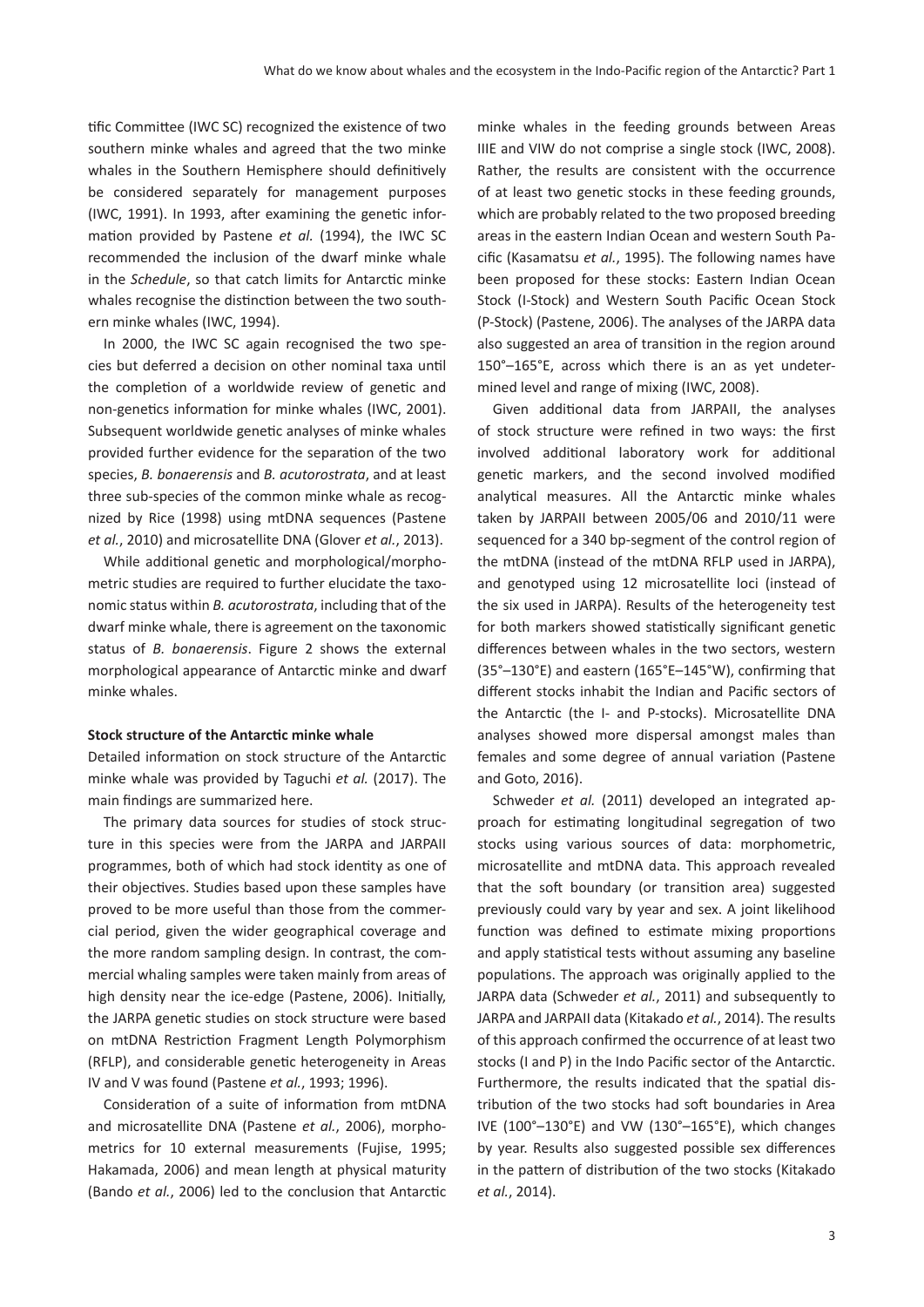

Figure 3. Hypothesis on stock structure of the Antarctic minke whale. The upper figure shows the encounter rates of Antarctic minke whales in 10° squares of latitude and longitude in waters 0°–30°S during October (Kasamatsu *et al.*, 1995). The high sighting densities in the eastern Indian Ocean and western South Pacific could correspond to breeding grounds of this species. At least two stocks (I- and P-stocks) occur in the research area of JARPA and JARPAII, which mix through a transition area. The transition area and the mixing rate appears to change by year and sex (Pastene and Goto, 2016).

Consequently, the structure of Antarctic minke whale in Areas IIIE to VIW appears to be more complex than originally thought. In summary, the IWC SC agreed (IWC, 2008) that there are (at least) two stocks with a wide mixing area that may change by year and sex. The extent of the I-stock to the west of 35°E and that of Pstock to the east of 145°W cannot be investigated due to a lack of appropriate samples.

The identification of spatial and temporal boundaries of stocks has been important for the interpretation of the biological parameters estimated of this species in the Antarctic (i.e. Punt *et al.*, 2014; Bando, 2017), and should also be important for the interpretation of abundance and abundance trends in the near future.

Figure 3 shows a schematic representation of the stock structure hypothesis derived from different analyses based on JARPA and JARPAII data.

## **Abundance of Antarctic minke whales**

Detailed information on abundance estimates of Antarc-

tic minke whales was provided by Hakamada and Matsuoka (2017). The main findings are summarized here.

Hakamada *et al.* (2013) estimated abundance and abundance trends of Antarctic minke whales in the Indian sector (Area IV) and Pacific sector (Area V) based on Japanese dedicated sighting surveys (JARPA and JARPAII), under the assumption of  $q(0)=1$ . Abundance estimates for the Indian sector range from 16,562 (CV=0.542) in 1997/98 to 44,945 (CV=0.338) in 1999/00, while those for the Pacific sector range from 74,144 (CV=0.329) in 2004/05 to 151,828 (CV=0.322) in 2002/03. Estimates of the annual rates of increase in abundance are 1.8% with a 95% CI of [−2.5%, 6.0%] for the Indian sector and 1.9% with a 95% CI of [−3.0%, 6.9%] for the Pacific sector.

Adjustments to allow for the *g*(0) being less than 1 were made by the application of a regression model, developed from the results of the Okamura–Kitakado (OK) method estimate of minke whale abundance from the IDCR/SOWER surveys, which provides estimates of *g*(0) from the statistics of the minke whale school size distri-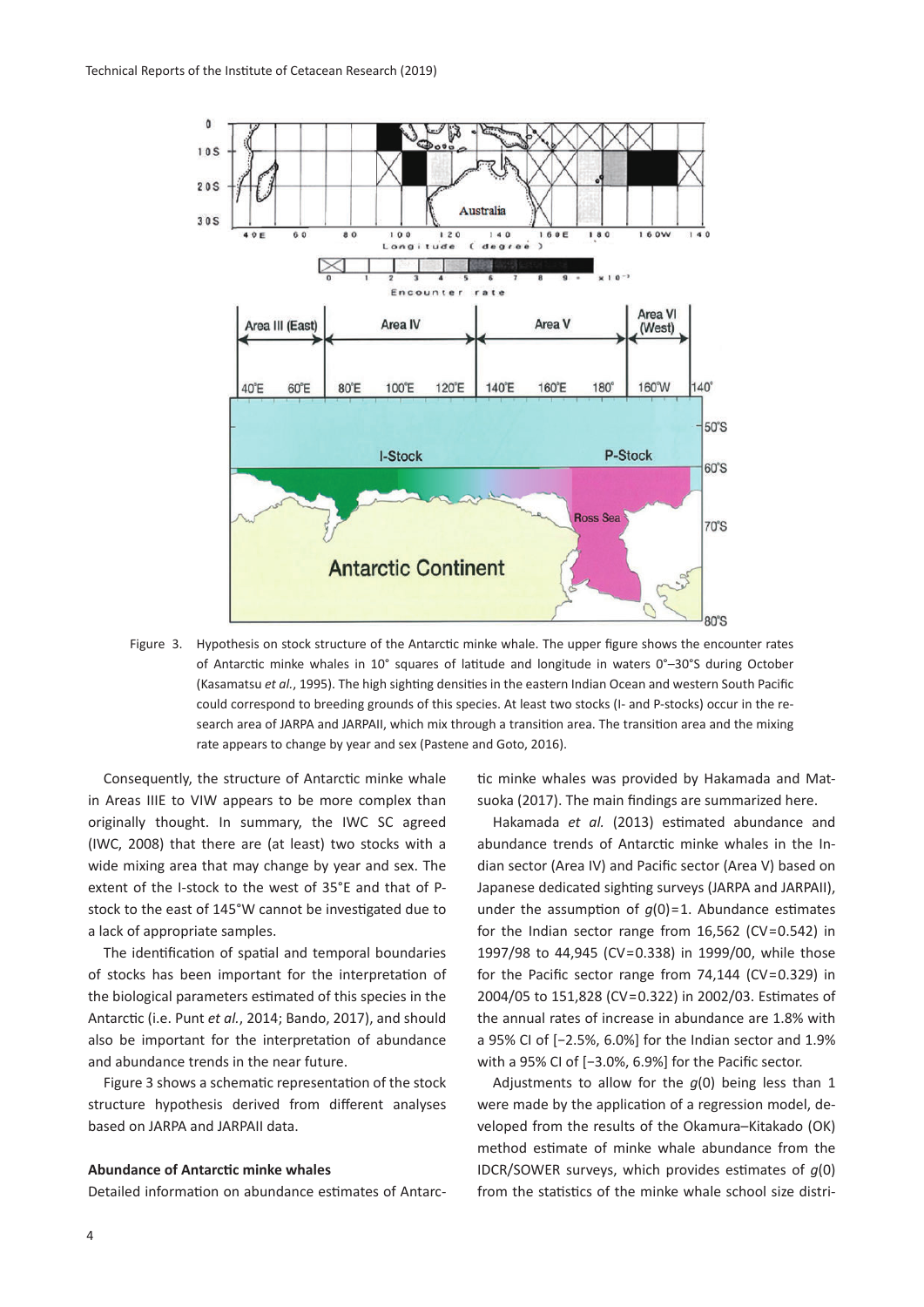bution in a stratum. With this adjustment, abundance estimates increased by an average of 32,333 (106%) for the Indian sector and 89,245 (86%) for the Pacific sector, while the estimates of annual rates of increase and their 95% CIs changed slightly to 2.6% [−1.5%, 6.9%] for the Indian sector and 1.6% [−3.4%, 6.7%] for the Pacific sector. See Figure 4 for the abundance trends in the two sectors.

In 2012 the IWC SC agreed to a new best abundance estimate for Antarctic minke whales in Antarctic open waters south of 60°S, based on IDCR/SOWER sighting data. The estimates were 720,000 based on the sighting data collected during the CPII (1985/86–1990/91) with 95% CI (512,000, 1,012,000), and 515,000 based on the sighting data collected during the CPIII (1992/93–2003/04) with 95% CI (361,000, 733,000). No significant statistical differences were found between the CPII and CPIII estimates (IWC, 2013).

The estimates in the Indian sector (Area IV) were 55,237 (CV: 0.17) in CPII and 59,677 (CV: 0.34) in CPIII. In the Pacific sector (Area V) were 300,214 (CV: 0.13) in CPII and 183,915 (CV: 0.11) in CPIII.

By considering the 95% CIs of the estimates it can be suggested that the stocks of Antarctic minke whales are broadly stable with at most a slight decline, therefore the conclusion on trends is similar to that derived from JARPA and JARPAII data in Areas IV and V.

Abundance of Antarctic minke whales should be interpreted in the near future in the context of additional information on stock structure of the species in the Indo-Pacific region of the Antarctic.

# **Biological parameters of Antarctic minke whale**

Detailed information on biological parameter estimates of Antarctic minkes whale was provided by Bando (2017). The main findings are summarized here.

Estimates of biological parameters of Antarctic minke whales based on samples obtained during the JARPA, are summarized in Table 1 (IWC, 2008; Bando, 2017).

The grouping of samples for the estimates of biological parameters considered the information on stock structure summarized above.

Age dependent natural mortality was estimated from the Statistical Catch-at-Age (SCAA) model. The pattern was similar for the I and P stocks with natural mortality being higher in young and old animals. It was calculated as 0.048 (for age=15) to 0.107 (for age=35) for the I-



Figure 4. The best-case estimates of annual abundance of Antarctic minke whale in the Indian sector (Area IV) and Pacific sector (Area V) together with their 95% CIs. The IDCR/SOWER estimates for a common northern boundary for CPII and CPIII are shown by the open triangles. Confidence intervals include allowance for additional variance. The dashed curves indicate the 95% CIs for the exponential model (after Hakamada *et al.*, 2013).

|--|

Summary of biological parameters of Antarctic minke whales estimated according to one stock structure hypothesis (after IWC, 2008).

|                                            |            | I-stock (Area IIIE+IV+VW)       |                                 | P-stock (Area VE+VIW)           |                                 |
|--------------------------------------------|------------|---------------------------------|---------------------------------|---------------------------------|---------------------------------|
|                                            |            | Male                            | Female                          | Male                            | Female                          |
| Length at sexual maturity (m)              | Lmov       |                                 | 8.40m                           |                                 | 8.30m                           |
|                                            | Lm50%      | 7.29m                           | 8.16m                           | 7.17m                           | 7.97 <sub>m</sub>               |
| Age at sexual maturity                     | tmov       |                                 | 7.9                             |                                 | 8.4                             |
|                                            | 1m50%      | 5.3                             | 7.6                             | 5.4                             | 8.0                             |
| Length at physical maturity (m) 50% mature |            | 8.32m                           | 9.12 <sub>m</sub>               | 8.22 <sub>m</sub>               | 8.73m                           |
| Age at physical maturity                   | 50% mature | 16.0                            | 21.2                            | 17.0                            | 20.6                            |
| Growth curve                               |            | $y = 8.61(1-e^{-(0.27x+0.54)})$ | $y = 9.16(1-e^{-(0.23x+0.49)})$ | $y = 8.45(1-e^{-(0.29x+0.51)})$ | $y = 8.93(1-e^{-(0.21x+0.59)})$ |
| Percentage of matured females pregnant     |            |                                 | 92.9%                           |                                 | 85.4%                           |
| Foetal sex ratio (male %)                  |            |                                 | 51.8%                           |                                 | 46.8%                           |
| Mean litter size                           |            |                                 | 1.007                           |                                 | 1.013                           |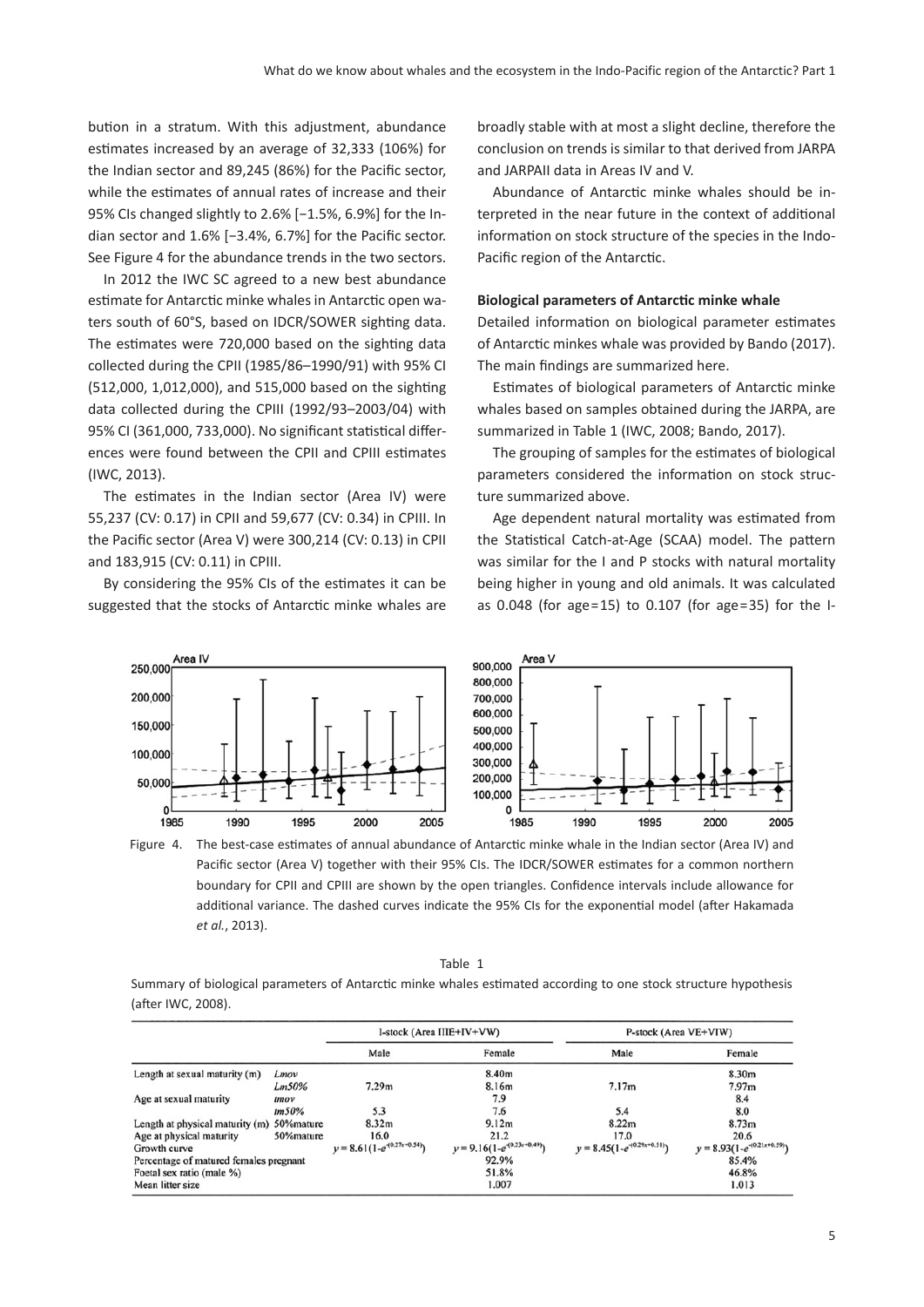

Figure 5. Time-trajectories of total (1+) population size (upper panels), age-specific natural mortality (center panels), and total (1+) population size relative to carrying capacity (lower panels) for three ways to model natural mortality (the Siler model, autoregressive and piecewise linear) of two stocks of Antarctic minke whale (from Punt *et al.*, 2014). Biological data obtained from both JARPA and JARPAII were used in the SCAA.

stock and 0.046 (for age=15) to 0.103 (for age=35) for P-stock (Figure 5) (Punt *et al.*, 2014). Time-trajectories derived from SCAA showed that total population size of the Antarctic minke whale increased until 1970's and then declined until 2000's for both stocks (Figure 5) (Punt *et al.*, 2014).

## **CONCLUSIONS**

The Japanese whale research programs under special permit have provided important information on stock structure, biological parameters and abundance of Antarctic minke whales in the Indo-Pacific region of the Antarctic. Such information is key for the assessment of the species and the application of management procedures such as the IWC's Revised Management Procedure (RMP) in the future. Continuation of the systematic monitoring of the stocks of Antarctic minke whales is recommended.

## **REFERENCES**

Arnason, U., Guillberg, A. and Widegren, B. 1993. Cetacean

mitochondrial DNA control region: sequences of all extant baleen whale and two sperm whale species. *Mol Biol Evol.* 10: 960–970.

- Arnold, P., Marsh, H. and Heinsohn, G. 1987. The occurrence of two forms of minke whales in east Australian waters with a description of external characters and skeleton of the diminutive or dwarf form. *Sci. Rep. Whales Res. Inst.* 38: 1–46.
- Bando, T., Zenitani, R. and Fujise, Y. 2006. A study on stock structure in the Antarctic minke whales from the JARPA research area based on analysis of body length of physically matured whales. Paper SC/D06/J11 presented to the Intersessional Workshop to Review Data and Results from Special Permit Research on Minke Whales in the Antarctic, December 2006 (unpublished). 7 pp. [Available from the IWC Secretariat].
- Bando, T. 2017. Laboratory and analytical approaches to estimate biological parameters in the Antarctic minke whale and summary of results. *Technical Reports of the Institute of Cetacean Research (TEREP-ICR)* No. 1: 22–27.
- Best, P.B. 1985. External characters of southern minke whales and the existence of a diminutive form. *Sci. Rep. Whales Res. Inst.* 36: 1–33.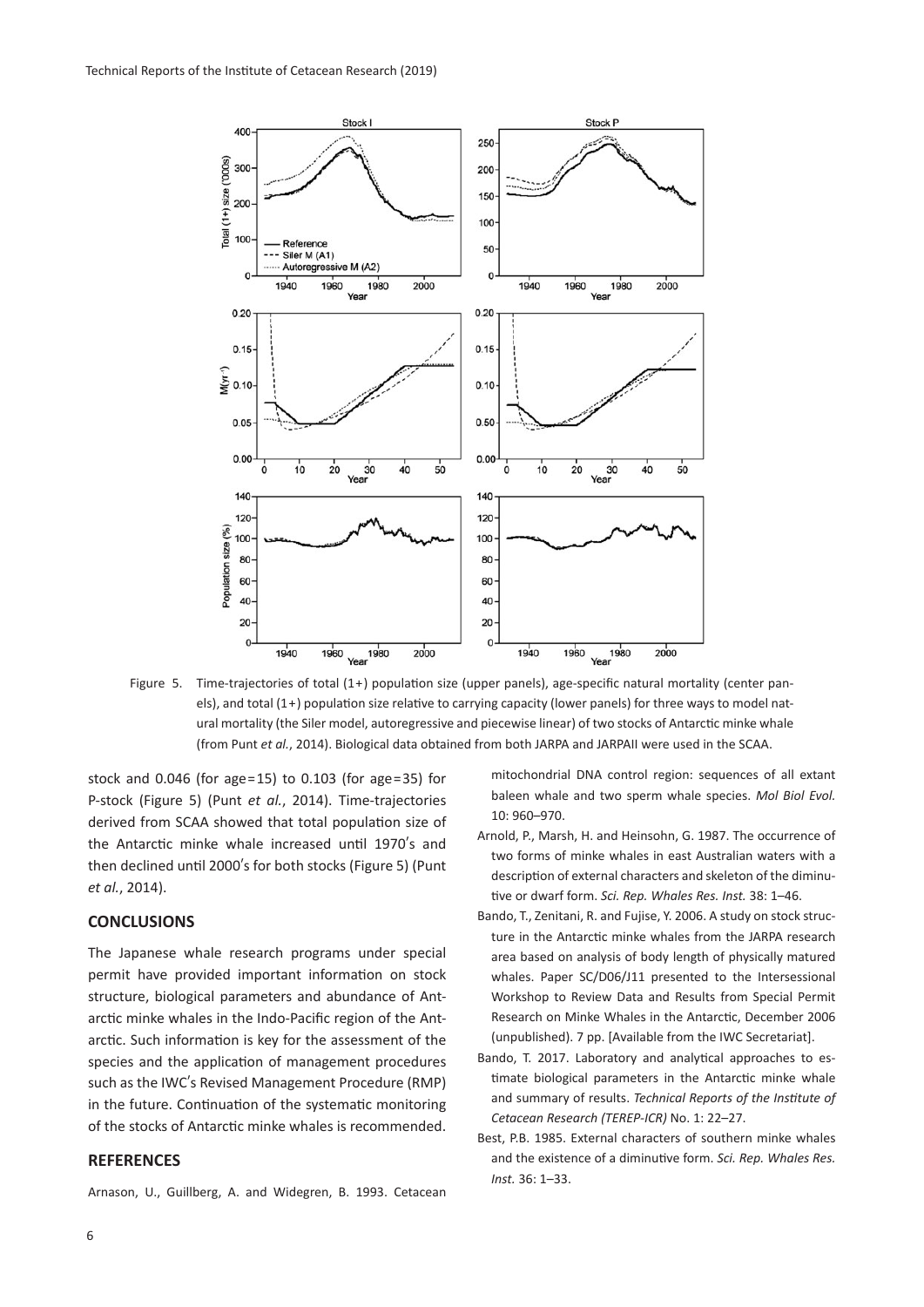- Fujise, Y. 1995. A preliminary morphometric study in minke whales from Antarctic Area IV using data from the 1989/90 JARPA Survey. Paper SC/47/SH7 presented to the IWC Scientific Committee, May 1995 (unpublished). 15 pp. [Available from the IWC Secretariat].
- Glover, K.A., Kanda, N., Haug, T., Pastene, L.A., Oien, N., Seliusen, B.B., Sorvik, A.G.E. and Skaug, H.J. 2013. Hybrids between common and Antarctic minke whales are fertile and can back-cross. *BMC Genetics* 14: 25.
- Hakamada, T. 2006. Morphometric analysis on stock structure in the Antarctic minke whale based on JARPA samples. Paper SC/D06/J10 presented to the Intersessional Workshop to Review Data and Results from Special Permit Research on Minke Whales in the Antarctic, Tokyo December 2006 (unpublished). 8 pp. [Available from the IWC Secretariat].
- Hakamada, T., Matsuoka, K., Nishiwaki, S. and Kitakado, T. 2013. Abundance estimates and trends for Antarctic minke whales (*Balaenoptera bonaerensis*) in Antarctic Areas IV and V for the period 1989/90–2004/05. *J. Cetacean Res. Manage.* 13: 123–151.
- Hakamada, T. and Matsuoka, K. 2017. Sighting survey procedures for abundance estimates of large whales in JARPA and JARPAII, and results for Antarctic minke whales. *Technical Reports of the Institute of Cetacean Research (TEREP-ICR)* No. 1: 28–36.
- International Whaling Commission. 1991. Report of the Scientific Committee. Annex E. Report of the Sub-Committee on Southern Hemisphere minke whales. *Rep. int. Whal. Commn* 41: 113–131.
- International Whaling Commission. 1994. Report of the Scientific Committee. *Rep. int. Whal. Commn* 44: 41–67.
- International Whaling Commission. 2001. Report of the Working Group on Nomenclature. *J. Cetacean Res. Manage.* (Suppl.) 3: 363.
- International Whaling Commission. 2008. Report of the Intersessional Workshop to review data and results from special permit research on minke whales in the Antarctic, Tokyo, 7–8 December 2006. *J. Cetacean Res. Manage.* (Suppl.) 10: 411–445.
- International Whaling Commission. 2013. Report of the Scientific Committee. Annex G. Report of the Sub-Committee on In-Depth Assessments. *J. Cetacean Res. Manage.* (Suppl.) 14: 195–213.
- International Whaling Commission. 2015. Report of the Expert Workshop to Review the Japanese JARPAII Special Permit Research Programme. *J. Cetacean Res. Manage*. (Suppl.) 16: 369–409.
- Kasamatsu, F., Nishiwaki, S. and Ishikawa, H. 1995. Breeding areas and southbound migrations of southern minke whales *Balaenoptera acutorostrata*. *Mar. Ecol. Prog. Ser.* 119: 1–10.
- Kasuya, T. and lchihara, T. 1965. Some information of minke whales from the Antarctic. *Sci. Rep. Whales Res. Inst.* 19: 37–43.
- Kato, H. and Fujise, Y. 2000. Dwarf minke whales; morphology, growth and life history with some analyses on morphometric variation among the different forms and regions. Paper SC/52/OS3 presented to the IWC Scientific Committee, June 2000 (unpublished). 30 pp. [Available from the IWC Secretariat].
- Kato, H., Fujise, Y., Nakamura, G., Pastene, L.A., Hakamada, T. and Best, P.B. 2015. Marked Morphological and Morphometric Differentiation between Dwarf minke and Antarctic and Common minke whales. 21st Biennial Conference on the biology of marine mammals. Society of Marine Mammalogy. 13–18 December 2015. San Francisco (Abstract).
- Kitakado, T., Schweder, T., Kanda, N., Pastene, L.A. and Walløe, L. 2014. Dynamic population segregation by genetics and morphometrics in Antarctic minke whales (SC/F14/J29rev). Paper SC/65b/IA13 presented to the IWC Scientific Committee, May 2014 (unpublished). 25 pp. [Available from the IWC Secretariat].
- Nakamura, G., Kadowaki, I., Nagatsuka, S., Fujise, Y., Kishiro, T. and Kato, H. 2014. Variation in a color pattern of white patch on the flippers of North Pacific common minke whales: Potential application for their interoceanic difference. *La mer* 52: 31–47.
- Omura, H., 1975. Osteological study of the minke whale from the Antarctic. *Sci. Rep. Whales Res. Inst*. 27: 1–36.
- Pastene, L.A., Kobayashi, T., Fujise, Y. and Numachi, K. 1993. Mitochondrial DNA differentiation in Antarctic minke whales. *Rep. int. Whal. Commn* 43: 349–355.
- Pastene, L.A., Fujise, Y. and Numachi, K. 1994. Differentiation of mitochondrial DNA between ordinary and dwarf forms of minke whale. *Rep. int. Whal. Commn* 44: 277–281.
- Pastene, L.A., Goto, M., Itoh, S. and Numachi, K. 1996. Spatial and temporal patterns of mitochondrial DNA variation in minke whale from Antarctic Areas IV and V. *Rep. int. Whal. Commn* 46: 305–314.
- Pastene, L.A. 2006. What do we know about the stock structure of the Antarctic minke whale? A summary of studies and hypotheses. Paper SC/D06/J12 presented to the Expert Workshop to Review the Japanese JARPAII Special Permit Research Programme, 4–8 December 2006 (unpublished). 24 pp. [Available from the IWC Secretariat].
- Pastene, L.A., Goto, M. and Kanda, N. 2006. Genetic analysis on stock structure in the Antarctic minke whales from the JARPA research area based on mitochondrial DNA and microsatellites. Paper SC/D06/J9 presented to the Intersessional Workshop to Review Data and Results from Special Permit Research on Minke Whales in the Antarctic, Tokyo December 2006 (unpublished). 22 pp. [Available from the IWC Secretariat].
- Pastene, L.A., Acevedo, J., Goto, M., Zerbini, A.N., Acuna, P. and Aguayo-Lobo, A. 2010. Population structure and possible migratory links of common minke whales, *Balaenoptera acutorostrata*, in the Southern Hemisphere. *Conserv. Genet.*